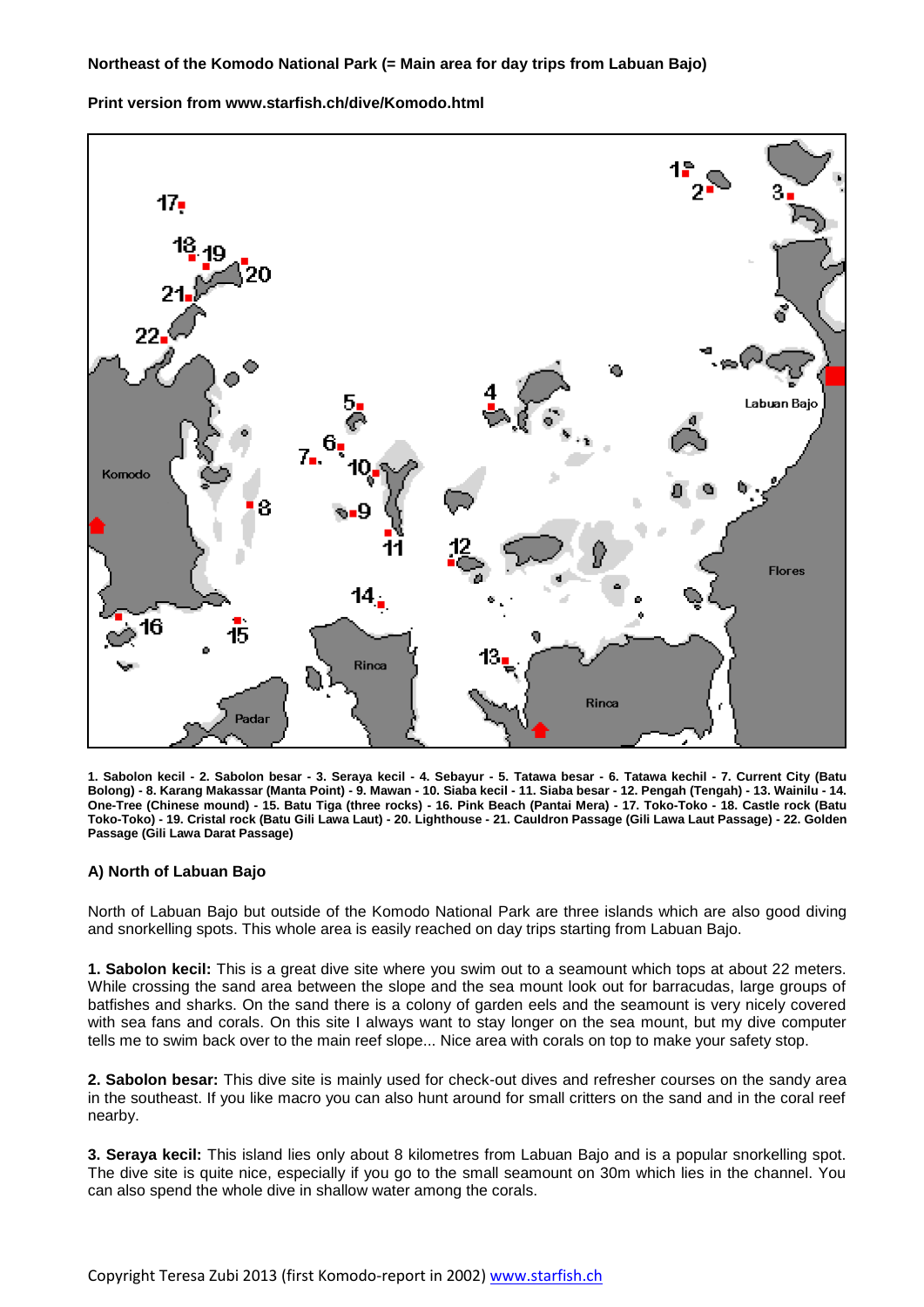## **B) Central Komodo National Park (islands east of Komodo and North of Rinca)**

In the center of the Komodo National Park is a group of very nice dive sites, two islands (Tatawa kechil and Tatawa besar), the sea mount Batu Bolong (Current City) and Karang Makassar (Manta point). They lie about an hour to an hour and a half by boat from Labuan Bajo so they are easily reached by day boats.

**4. Sebayur:** This dive site is a very good place to start getting used to the diving conditions in the Komodo National Park, because you can start on a gentle slope and then continue to a ridge where there is more current. Since I like small critters I also sometimes only dive on the slope and sandy area (15 to 17m) where there are several coral blocks with cleaner shrimps, leaffish, bubble coral shrimps, anemones with porcelain crabs and in the sandy area jawfish and sand eels. Schools of fusiliers often sweep by and groups of bumphead parrotfishes visit the area. Nearly always there are one or two cuttlefishes on the reef, laying eggs into the staghorn corals. This reef area continues towards a long underwater ridge, the sand continues, but deeper and the slope becomes a miniwall with lots of crannies. When the ridge ends there is often some current, large schools of redtooth triggerfishes gather and jacks come by hunting.

**5. Tatawa besar:** This is the larger island of the two (besar = big / kechil = small). The best way to dive is to drift with the current along the northeastern side and end up on the corner for the safety stop. You can tell from the coral cover that there can be quite a lot of current here, everything is hugging the ground. Look to the deep, there are always large groupers and sweetlips, often sharks and groups of jacks. Towards the corner the coral get bigger and lots of angelfishes, butterflyfishes flit around. Groups of batfish and sweetlips gather to get cleaned and sometimes you see a turtle or a group of bumphead parrot fishes.

**6. Tatawa kechil:** This is a small rocky island lying in a north-south direction so there is always some currents on the longer sides of the island. There are a series of very large boulders and rocks to the west, all covered with Orange Cup Corals (Tubastrea coccinea). Then from about 17 to 20 meters a slope begins. Among the boulders a lot of fish gather, some hidden in between or under the huge boulders, batfishes, snappers, sweetlips, the shy barramundi cod, morey eels and sharks. Over the slope huge groups of grey snappers (Macolor niger) and humpback snappers (Lutjanus gibbus) gather and jacks, trevallies and tunas hunt here. A great dive site, but mostly it is dived in slack tide and even then you might have to change directions because of the currents against you. On the top there is some recent damage, probably from dynamite fishing which is forbidden in Indonesia.

**7. Current City (Batu Bolong):** This is a large sea mount with only a few rocks emerging above the surface. You always dive in the current shadow, so depending on the current you dive either the northern or southern side while the other side is inaccessible. If the currents are strong the area where you can dive gets smaller and smaller since the water presses in from the east and west. Look up to the surface and you will see the disturbance of the current, whirls and eddies forming two bands like rivers to the right and left of the rock.

On this dive site it is very important to turn back when your dive guide does and swim relatively close to the ground. On one of my dives one of our group overtook the dive guide, got too close to the edge and got suck down from 27 to 48 meter while going head over heels in the whirl. He lost one fin and the other was ripped badly at the strap. His BCD was nearly lifted off his body (!) by the current and he surfaced out in the blue. There was no way we could (or wanted!) to follow him, we lost sight of him immediately. Only on very rare occasions when the slack tide is very pronounced (when the tide turns and there no appreciable tidal current flows) you can swim all the way around the rock - actually in the many dives I have done here I have done it twice!

**The North side:** This side of Batu Bolong is wider than the southern part. On the eastern side there are several steep rocks jutting nearly to the surface with canyons between. This area can only be reached during slack tide, most times you have to turn back before you can see all the rocks, because fierce currents start to tug at you. On the western side there is a long slope, but again there is a point where you have to turn back because the currents are too strong. Between lies a fantastic reef area with thousands of fish schooling around you – damsel fishes, surgeon fishes, redtooth trigger fishes and anthias. In the current swept areas on both sides you often see mackerels, trevallies, large tunas and rainbow runners. White tip reef sharks and Napoleon wrasses are seen in the deeper areas and there is always a large group of sweetlips getting cleaned on the upper east side.

**The South side:** This area is smaller than the north side and with currents pressing in from both sides and several dive groups it sometimes can get a bit crowded. I always see several large turtles here, resting in the deeper parts and occasionally swimming up to the surface for air. The upper part here is especially nice with large clouds of damselfish, colorful angelfishes and anthias and hunting jacks and trevallies.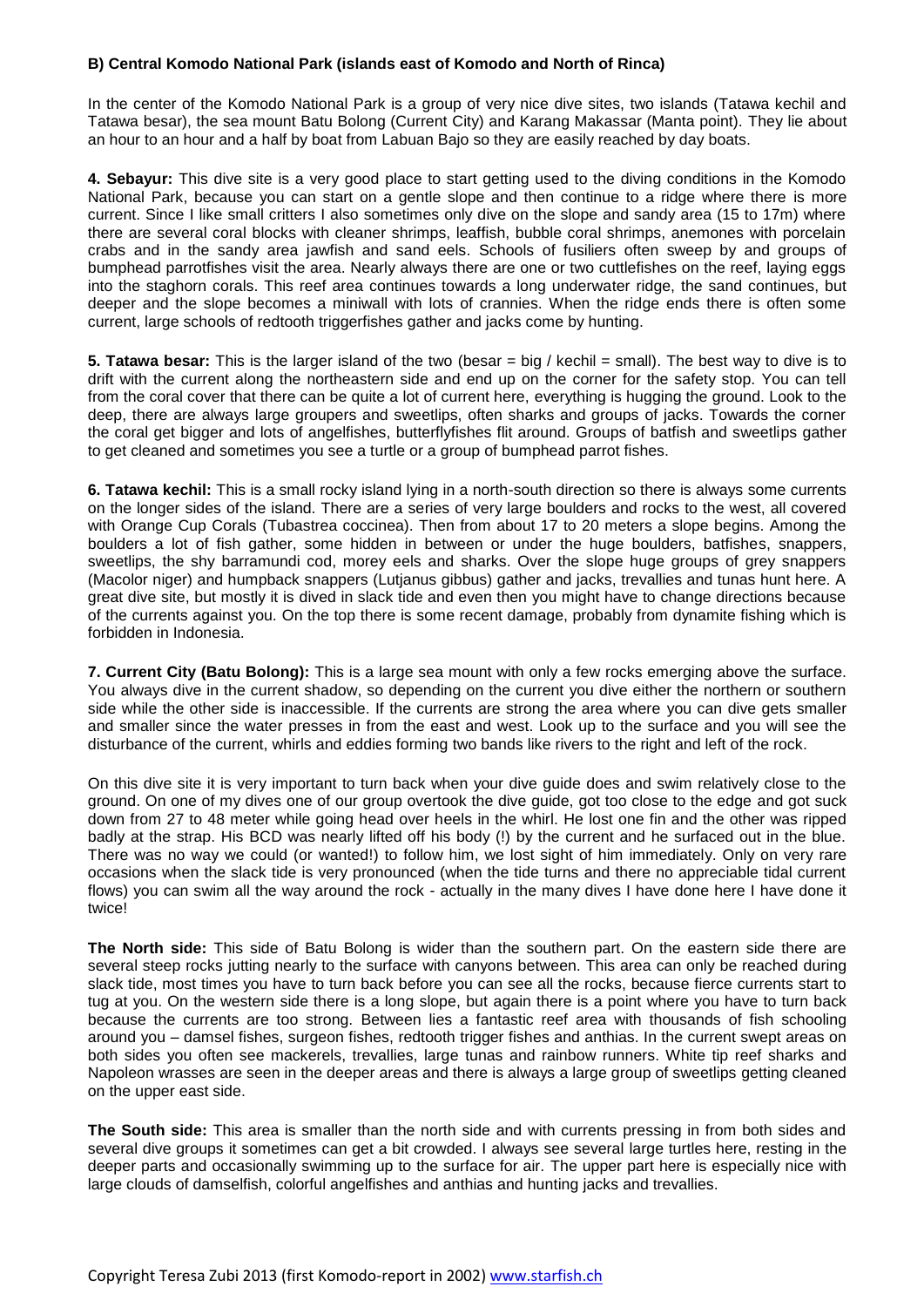**8. Karang Makassar (Manta Point):** Karang means "reef" in Bahasa Indonesia, but actually this is more like a long area of gravel and broken coral pieces with small coral blocks. You dive with the current, preferably from north to south, so you end up in the nice coral reef lying in the south. This is not a deep dive, just about 15 to 17m, but the loose gravel makes it difficult to stop anywhere for longer. I prefer to dive here rather a bit overweighed, so I easily go to ground if I see a manta. So basically you just go with the current and look out for manta rays, either close to some of the coral blocks (getting cleaned) or up at the surface (feeding).Of course there are also other animals living here – sharks, eagle rays, large thorny ray (Urogymnus asperrimus), but also small fish like special dartfishes, gobies, flasher wrasses and morey eels.

**9. Mawan:** This dive site is good for a second or third dive, because the good stuff is found between 15 and 3 meters. It is amazing how diverse coral cover can be in a small area. First you dive on very ground hugging corals and leaflike sponges, obviously an area where there is often a strong current. Then you continue to an area of mixed corals and white sand, five minutes later it changes to an area covered entirely with a certain type of bubble corals (Euphyllia sp.) and soft corals. Then a beautiful reef starts with anemones and anemones fishes everywhere.

**10. Siaba kecil:** This dive sites usually has a lot of strong current, since it lies in a channel between two islands. You best dive north to south in a fast drift dive, starting on a steep slope with ridges, funnels and channels. Everything seems to be smoothed down by the currents, coral cover is low and gravel shows between. To slow down you shelter in the overhangs and behind the outcrops – look out, sometimes there are also sharks hiding here. Beautiful sea fans grow under the overhangs, but usually you don't have time to linger, because the current sweeps you on. I remember several dives where I couldn't shoot a single photo, because the ride was so wild, but once I actually had no current at all and had to fin the whole distance – a new experience! Once you reach the corner where there is a field with gravel and sand the coral cover changes, there are larger blocks and sponges. You finish the dive on a huge field of staghorn corals. Every time I dived here I saw at least one turtle, sometimes more. Approach them slowly and you might see how they feed on sponges, when they do that they are not shy at all and don't flee from the divers.

**11. Siaba besar:** You start the dive in the north and drift along beautiful corals, gorgonian sea fans, black coral bushes and sponges. The dive ends in a coral garden where you can also find Mandarin fishes (Synchiropus splendidus). They live under and in between the branches of staghorn corals and during the day they are very well hidden. But around 5 o'clock (dusk) they start to forage among the corals and it is more easy to find them. When it gets darker you might also see their courtship dance where the male (larger) displays his dorsal fins to attract the female. Then they rise together from their lair, side by side, and head for open water to release spawn and eggs.

**12. Pengah (Tengah):** This rocky island lies north of Rinca island, relatively close to the narrow bay leading to the ranger station there. Underwater one corner of the island has a plateau covered with hard corals, the other corner is a steep wall with rocks jutting out. Depending on the current you either dive the northern or southern side. The wall with the rocks is really very colorful, with sea fans, special blue tunicates and covered with many feather stars. Actually this type of covering is similar to what you find more south where the water temperatures are lower. The current here can be very strong at times and you are lucky if you can round the corner and don't have to turn back. The plateau has nice staghorn corals and table corals and sometimes large groups of bumphead parrotfishes.

**13. Wainilu:** On my fifth trip to the Komodos I didn't feel like going on land to see the Komodo dragons at the Rinca Park station, so I went diving in Wainilu. First it didn't look very promising - lots of dead corals, sand and rubble and low visibility, but then we started to discover things - nudibranchs, some of them only a centimeter long, three types of mantis shrimps, banded pipefishes and to top it off several Mandarin dragonets hiding under the large black sea urchins! So this is more like a muck dive where you take your time, look under corals and among the rubble and discover hidden critters.

**14. One–Tree (Chinese mound)** lies in the north of Rinca and the coral cover is similar to other northern dive sites. This is a small island with one mangrove tree growing on top. You dive on a slope with overhangs and small caves and bowls. We saw up to seven Napoleon wrasses together and also two sharks. There were a lot of angelfishes around and under the overhangs were several of their colorful juveniles.

**15. Batu Tiga (three rocks)** lies in the Linta strait and the currents can be quite fierce, so it is not always possible to dive here. This is a very nice dive on three underwater rocks and terraces. Several Napoleon wrasses accompanied us on our dive. We saw three blacktip reef sharks and really large groupers as well as bumphead parrotfishes.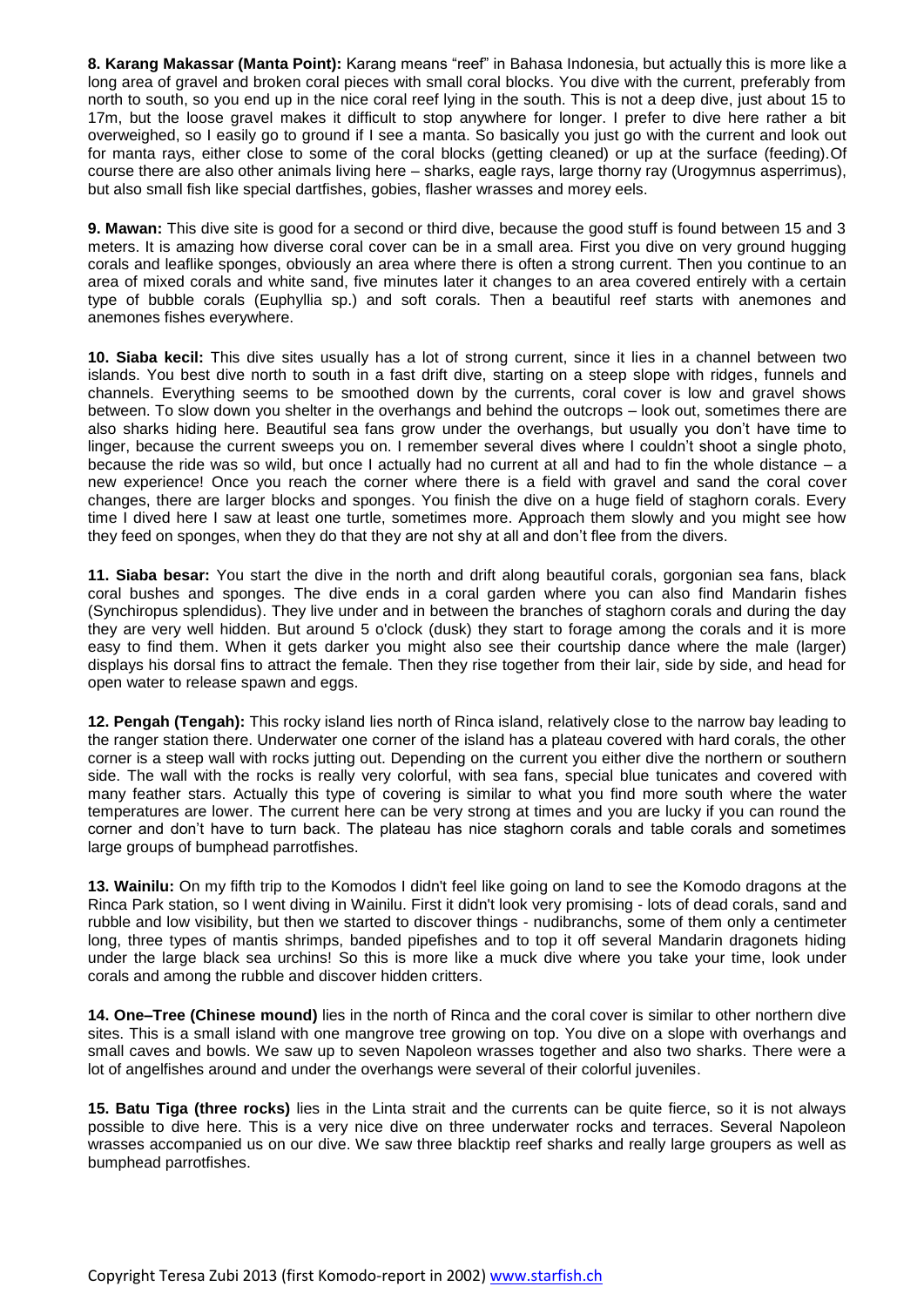**16. Pink beach (Pantai Mera):** This dive sites lies very close to the Komodo ranger station and many boats come here for snorkelling because the beach has a special pink color from red coral fragments mixed with white sand. It is a slope with a sandy bottom. The water temperature is already lower, sometimes down to 25 degrees and you also find some of the animals which normally live in the south like the small yellow sea cucumbers and lots of feather stars. Look around the rocks and under the corals, there are frogfishes and leaffishes and several cleaning stations. A nice dive to do after you have visited the dragons or for a **night dive**, especially since you can find Mandarin fishes in the shallow part.

## **C) Northeast Komodo island**

The dive site on north Komodo and Banta are some of the best, but also really not for beginners! The currents here are very strong and unpredictable, because the Indonesian throughflow hits the islands straight on from the North, then either sweeps east and west along the islands or falls (downcurrent) or rises (upcurrent). Depending on the tides the current also shifts and comes from the South, but generally less strong.

Dives have to be planned, so you hit a certain dive sites on rising tide, falling tide or slack tide. This makes for shifting currents and eddies but also attracts large fish in quantity! The procedure how to dive here (and some Banta dive sites) is as follows – these are underwater mounds and rocks just barely reaching the surface, so the important thing is to hit the rock when you descend and not get swept by with the currents and miss it. Sometimes you even have to hit the rock exactly at a certain more sheltered place to dive a certain dive profile! The trick is to jump upcurrent from the rock, jump in fast and as a group, then submerge immediately so the surface currents can't sweep you away, then descend as fast as you can until you reach the rock, so the current doesn't sweep you past, then stay put until the whole group gathers. Then you might have to swim for part of the dive against the current so you can reach a particular area or you might hit eddies and whirls where the current hits and rebounds from the sides of the rock. To surface you have to swim out from the shelter and might hit down currents, so always start to surface when you still have enough air and that's 70bars and not 50!! That is why these dive sites are not for beginners!!!

**17. Toko-Toko:** This is a small rocky island which lies just outside of the Komodo National Park, although close to Gili Lawa Laut. Lying exposed fully to the Indonesian Throughflow coming from the north, currents are usually very strong and also bring a lot of pelagic fish, but there is also a large plateau with nice table corals and hard corals. (2013 –I heard part of the plateau is damaged)

**18. Castle rock (Batu Toko-Toko):** This is an underwater mount (top 6-7m) and one of the best places is a long flat plateau on 20m which then starts to slope down. There are several large coral blocks and there you just stay (preferably with the current coming against you and with a reef hook ready) and wait for the sharks. We had at a time from 10 to 20 white tip reef sharks and a few greys cruising by, jacks, trevallies and dog tooth tuna among them, then a huge school of blue-black fusiliers – just great!! If the sharks are not here, they are also sometimes on one or the other side, but then more scattered and swimming in the blue water. You can also see Napoleon wrasses, midnight snappers and sometimes barracudas. There is a hollow at about 15m where sometimes huge schools of mackerels, doctor fishes and jacks are gathering, rising in a long band, forming whirls and walls. Just beautiful! At this place you might even see dolphins underwater, if you are very lucky. To make your safety stop you go back to the main pyramid shaped rock where depending on the direction of the current you hide in the current shadow and then surface (with enough air - 70bars downcurrents possible!) from there.

**19. Cristal rock (Batu Gili Lawa Laut):** This is a rock that is submerged at high tide. The trick is to stay at a place where there is some current so you can see big fish, but not so much current, that you must hold on for dear life. On one side of the rock there is a small plateau where you can easily descend and ascend with broken corals (used to be a nice area with staghorn corals and table corals), only that is not always accessible due to the currents. Further down (ca. 15 to 22m) there is a small valley with several huge coral blocks, where a large group of yellow Oriental sweetlips and a pair of barramundi cods reside. If there is a lot of current this is the place for jacks and trevallies and large schools of fusiliers and sometimes sharks! On one of our dives an eagle ray stayed with us very close, then lazily flickered the fins just a bit and was off into the blue. We saw Napoleon wrasses, large groupers and mackerels and we even saw a few pygmy seahorses living on Muricella sea fans - they were also holding on with their tiny tails because of the current!

**20. Lighthouse:** On the northeastern point of Gili Lawa Laut, just below the lighthouse lies a nice protected area for diving, a gentle slope covered with beautiful blocks of table corals and other hard corals mixed with black coral bushes and soft coral and white sand. Here on the sand or under the large table corals there are several sharks sleeping, approach them slowly and they will stay put for a good look. A great dive site for a third, shallower dive.